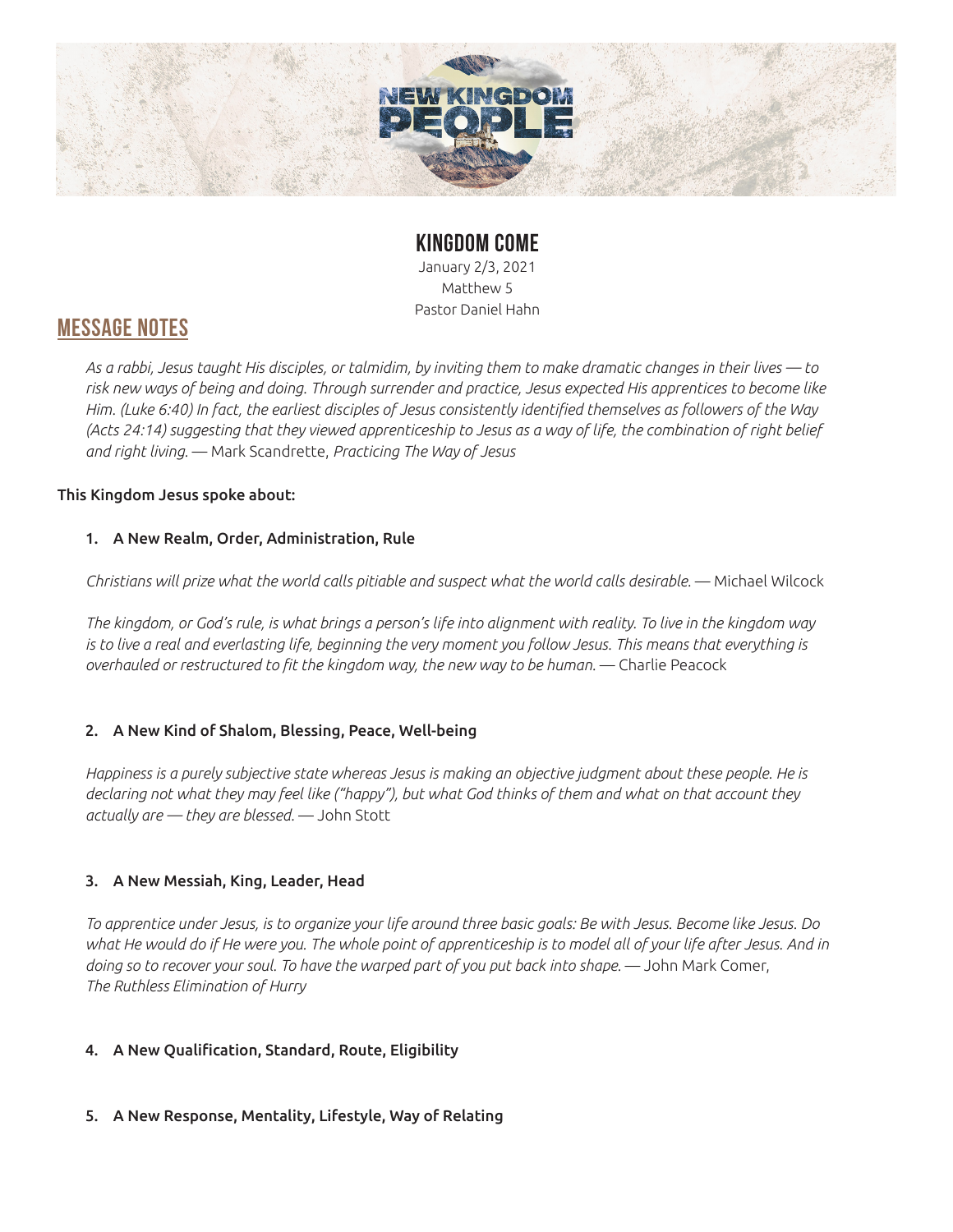

## **DISCUSSION QUESTIONS**

- Can you recall anything from this past weekend's message that was especially impacting or informative?
- What comes to mind when you think of the term "Kingdom of God?"
- How would you describe the make-up of the audience Jesus was speaking to in Matthew 5?
- Why do you think people rallied to hear what Jesus had to say?
- Share some examples of how revolutionary Christ's way of life is compared to life lived on our own terms?
- How would you describe the concept of a monarch's reign? What are the implications? Who is affected? What are the possible responses to a reigning King? How does all that relate to Christ's sermon about the reign of God in people's lives?
- Looking at the 8 beatitudes in Matthew 5, what thoughts or feelings come to mind?
- In what sense are these statements descriptive of Christ's followers now, while at the same time predictive of a future more complete fulfillment?
- Take a few minutes to review Daniel's handout on the following two pages.
- How has this conversation about God's Kingdom encouraged you in your walk with Jesus?



**ENCOUNTERLIFE.ORG**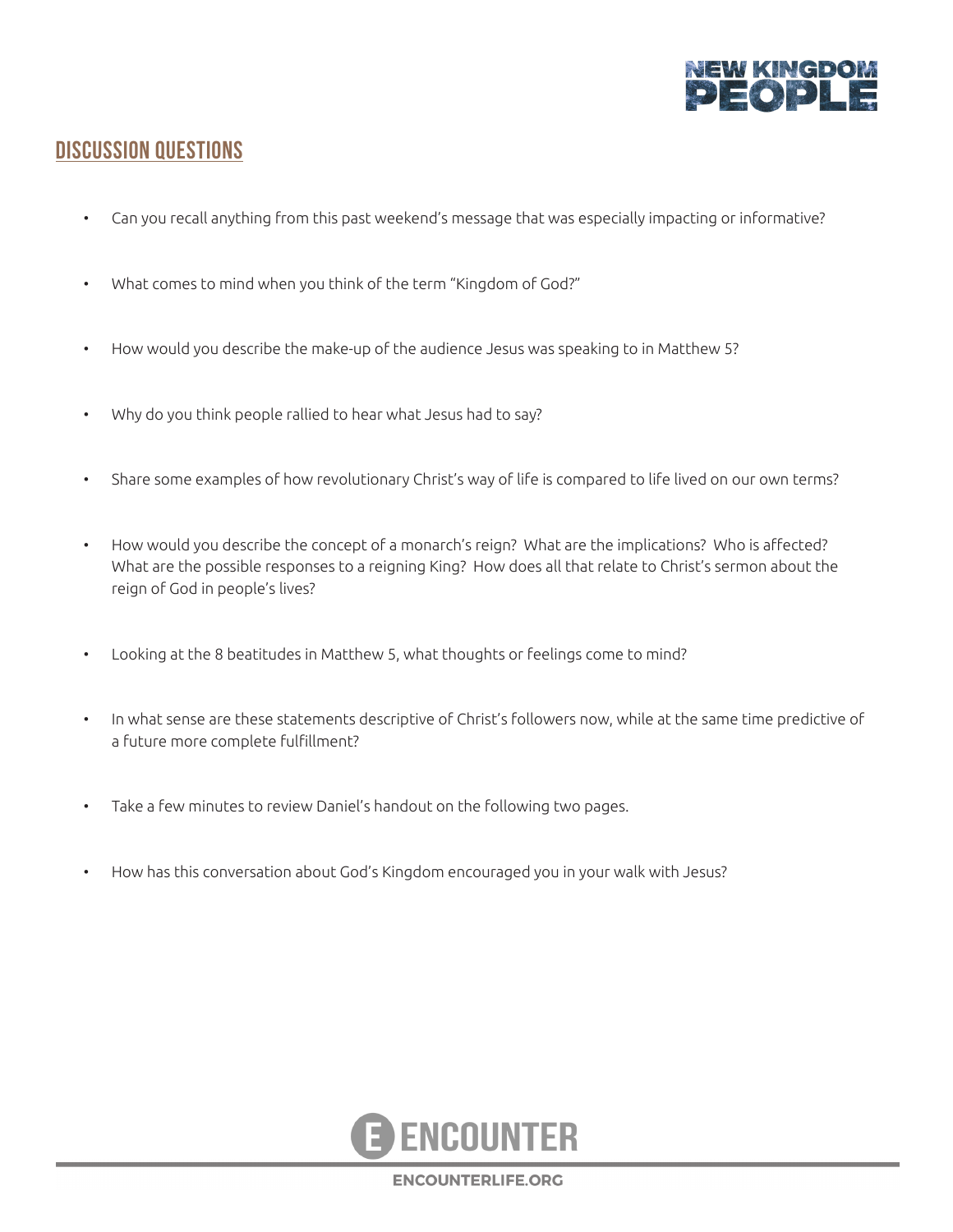

# **GOD'S KINGDOM INVITATION**

#### Entry into God's Kingdom requires an attitude of simple, childlike trust in God.

*Truly I tell you, anyone who will not receive the kingdom of God like a little child will never enter it.* — Mark 10:15

### We come honestly and humbly, aware of our brokenness and aware of our need for grace. It's called "repentance" in Scripture.

*"The time has come," He said. "The kingdom of God has come near. Repent and believe the good news!"* — Mark 1:15

We are given access by a spiritual re-birth, moving us from where we are into a new Kingdom life. *Jesus replied, "Very truly I tell you, no one can see the kingdom of God unless they are born again."* — John 3:3

No one is kept out of the Kingdom based on their past or their performance. Jesus said to the religious leaders who were full of themselves …

*Truly I tell you, the tax collectors and the prostitutes are entering the kingdom of God ahead of you.* — Matthew 21:31

#### The Kingdom represents a rescue operation initiated by God Himself.

For He has rescued us from the dominion of darkness and brought us into the kingdom of the Son He loves, — Colossians 1:13

#### Christ's Kingdom has nothing to do with domination in this world.

*Jesus said, "My kingdom is not of this world. If it were, My servants would fight to prevent My arrest by the Jewish leaders. But now My kingdom is from another place.* — John 18:36

#### It has everything to do with Christ's reigning spiritual presence within us

*Nor will people say, "Here it is," or "There it is," because the kingdom of God is in your midst.* — Luke 17:21

#### Kingdom priorities become our priorities…and the King himself meets our needs.

*But seek His kingdom, and these things will be given to you as well. Do not be afraid, little flock, for your Father has been pleased to give you the kingdom.* — Luke 12:31 – 32

#### Our life purpose is to live in light of the eternal Kingdom we belong to.

*… live lives worthy of God, who calls you into His kingdom and glory.* — 1 Thessalonians 2:12

#### We worship God with our future Kingdom home clearly in view.

*Therefore, since we are receiving a kingdom that cannot be shaken, let us be thankful, and so worship God acceptably with reverence and awe.* — Hebrews 12:28

#### Those who feel this world meets all their needs, have a hard time valuing God's Kingdom.

*How hard it is for the rich to enter the kingdom of God!* — Luke 18:24

#### Being sold out to the King means we love Him and follow Him no matter what.

*We must go through many hardships to enter the kingdom of God.* — Acts 14:22